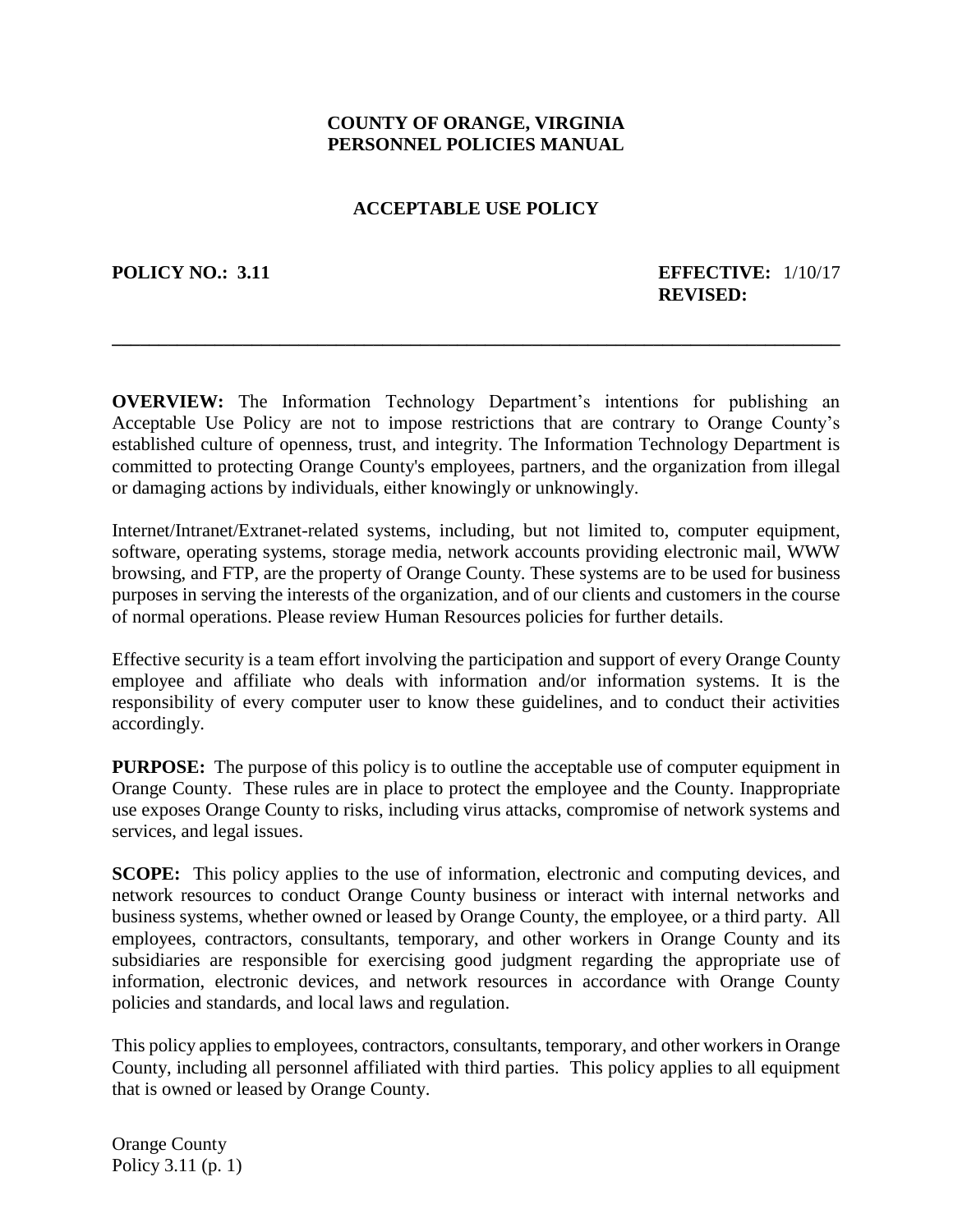### **PROVISIONS:**

### A. General Use and Ownership

- 1. Orange County proprietary information stored on electronic and computing devices, whether owned or leased by Orange County, the employee, or a third party, remains the sole property of Orange County. You must ensure, through legal or technical means, that proprietary information is protected.
- 2. You have a responsibility to promptly report the theft, loss, or unauthorized disclosure of Orange County proprietary information.
- 3. You may access, use, or share Orange County proprietary information only to the extent it is authorized and necessary to fulfill your assigned job duties.
- 4. Employees are responsible for exercising good judgment regarding the reasonableness of personal use. Individual departments are responsible for creating guidelines concerning personal use of Internet/Intranet/Extranet systems. In the absence of such policies, employees should be guided by departmental policies on personal use, and, if there is any uncertainty, employees should consult their supervisor or manager.
- 5. For security and network maintenance purposes, authorized individuals within Orange County may monitor equipment, systems, and network traffic at any time.
- 6. Orange County reserves the right to audit networks and systems on a periodic basis to ensure compliance with this policy.
- 7. Orange County may track and/or review all Internet/Intranet/Extranet use, and may maintain logs of such use.

#### B. Security and Proprietary Information

- 1. System level and user level passwords must comply with Policy 3.11.A (Password Policy). Providing access to another individual, either deliberately or through failure to secure access, is prohibited.
- 2. All computing devices must be secured with a password-protected screensaver with the automatic activation feature set to ten (10) minutes or less. You must lock the screen or log off when the device is unattended.
- 3. Postings by employees from an Orange County email address to newsgroups should contain a disclaimer stating that the opinions expressed are strictly their own and not necessarily those of Orange County, unless posting is in the course of business duties.
- 4. Employees must use extreme caution when opening e-mail attachments received from unknown senders, which may contain malware.

Orange County Policy 3.11 (p. 2)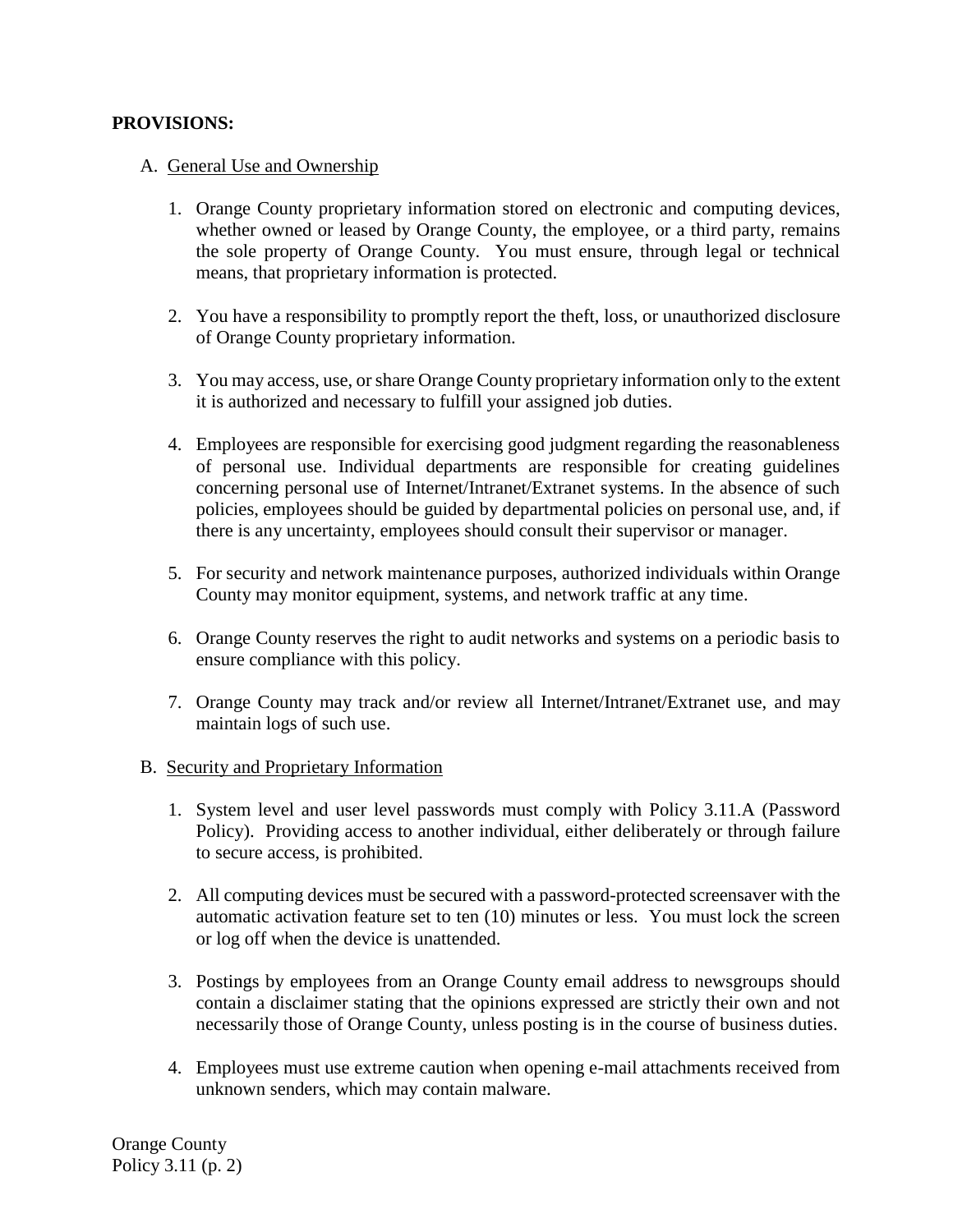#### C. Unacceptable Use

The following activities are, in general, prohibited. Employees may be exempted from these restrictions during the course of their legitimate job responsibilities (e.g.: systems administration staff may have a need to disable the network access of a host if that host is disrupting production services).

Under no circumstances is an employee of Orange County authorized to engage in any activity that is illegal under local, state, federal, or international law while utilizing Orange County-owned resources.

The lists below are by no means exhaustive, but attempt to provide a framework for activities which fall into the category of unacceptable use.

#### 1. System and Network Activities

The following activities are strictly prohibited, with no exceptions:

- a. Violations of the rights of any person or company protected by copyright, trade secret, patent, or other intellectual property, or similar laws or regulations, including, but not limited to, the installation or distribution of "pirated" or other software products that are not appropriately licensed for use by Orange County.
- b. Unauthorized copying of copyrighted material, including, but not limited to, digitization and distribution of photographs from magazines, books, or other copyrighted sources, copyrighted music, and the installation of any copyrighted software for which Orange County or the end user does not have an active license.
- c. Accessing data, a server, or an account for any purpose other than conducting Orange County business, even if you have authorized access.
- d. Exporting software, technical information, encryption software, or technology, in violation of international or regional export control laws, is illegal. The appropriate management should be consulted prior to export of any material that is in question.
- e. Introduction of malicious programs into the network or server (e.g.: viruses, worms, Trojan horses, e-mail bombs, etc.).
- f. Revealing your account password to others or allowing use of your account by others. This includes family and other household members when work is being conducted at home.
- g. Using an Orange County computing asset to actively engage in procuring or transmitting material that is in violation of sexual harassment or hostile workplace laws in the user's local jurisdiction.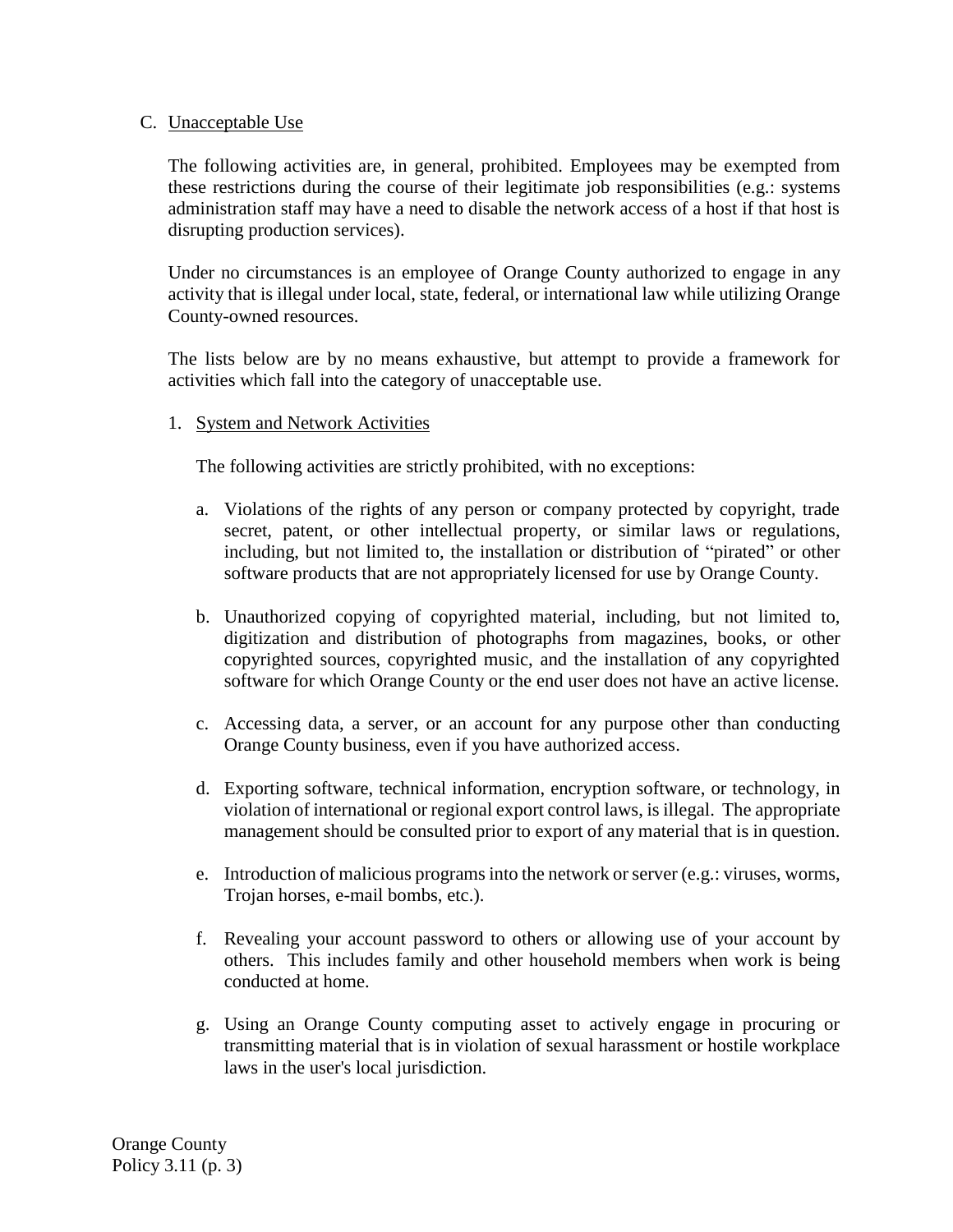- h. Viewing pornography or any type of sexually explicit material.
- i. Trolling or otherwise posting offensive comments on websites.
- j. Making fraudulent offers of products, items, or services originating from any Orange County account.
- k. Making statements about warranty, expressly or implied, unless it is a part of normal job duties.
- l. Effecting security breaches or disruptions of network communication. Security breaches include, but are not limited to, accessing data of which the employee is not an intended recipient or logging into a server or account that the employee is not expressly authorized to access, unless these duties are within the scope of regular duties. For purposes of this section, "disruption" includes, but is not limited to, network sniffing, pinged floods, packet spoofing, denial of service, and forged routing information for malicious purposes.
- m. Port scanning or security scanning, unless prior notification to the Information Technology Department is made.
- n. Executing any form of network monitoring which will intercept data not intended for the employee's host, unless this activity is a part of the employee's normal job/duties.
- o. Circumventing user authentication or security of any host, network, or account.
- p. Introducing honeypots, honeynets, or similar technology on the Orange County network.
- q. Interfering with or denying service to any user other than the employee's host (for example: denial of service attack).
- r. Using any program/script/command, or sending messages of any kind, with the intent to interfere with, or disable, a user's terminal session, via any means, locally or via the Internet/Intranet/Extranet.
- 2. Email and Communication Activities

When using organization resources to access and use the Internet, users must realize they represent the County. Whenever employees state an affiliation to the company, they must also clearly indicate that "the opinions expressed are my own and not necessarily those of the company." Questions may be addressed to the Information Technology Department.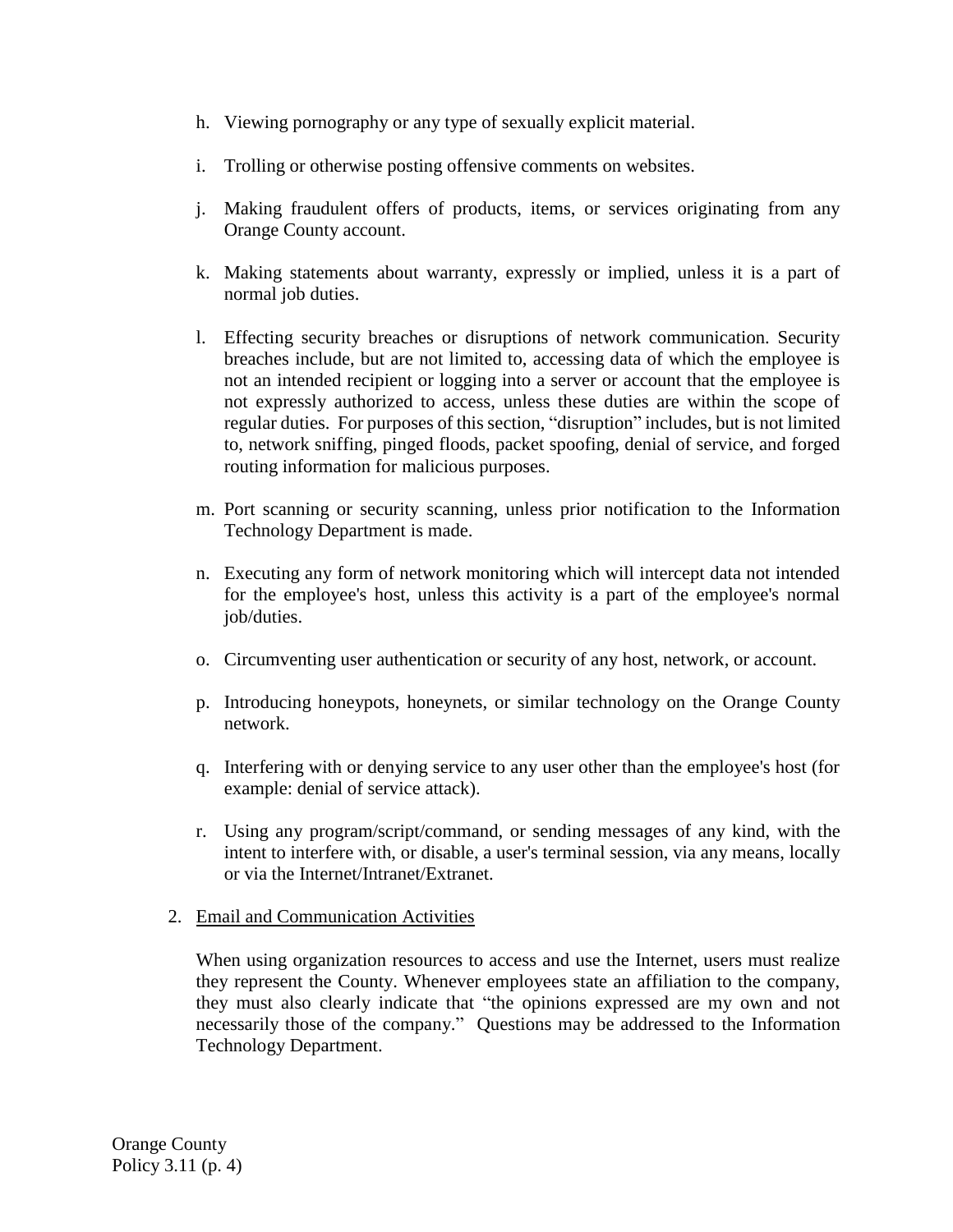- a. Sending unsolicited e-mail messages, including the sending of "junk mail" or other advertising material, to individuals who did not specifically request such material ("spam").
- b. Any form of harassment via e-mail, telephone, or paging, whether through language, frequency, or size of messages.
- c. Unauthorized use, or forging, of e-mail header information.
- d. Solicitation of e-mail for any other e-mail address, other than that of the poster's account, with the intent to harass or to collect replies.
- e. Creating or forwarding "chain letters," "Ponzi," or other "pyramid" schemes of any kind.
- f. Use of unsolicited e-mail originating from within Orange County's networks or other Internet/Intranet/Extranet service providers on behalf of, or to advertise, any service hosted by Orange County or connected via Orange County's network.
- g. Posting the same or similar non-business-related messages to large numbers of Usenet newsgroups ("newsgroup spam").
- 3. Blogging and Social Media Activities
	- a. Blogging by employees, whether using Orange County's property and systems or personal computer systems, is also subject to the terms and restrictions set forth in this Policy. Limited and occasional use of Orange County's systems to engage in blogging is acceptable, provided that it is done in a professional and responsible manner, does not otherwise violate Orange County's policy, is not detrimental to Orange County's best interests, and does not interfere with an employee's regular job duties. Blogging from Orange County's systems is also subject to monitoring.
	- b. Orange County's policies related to confidential and proprietary information also apply to blogging. As such, employees are prohibited from revealing any Orange County confidential or proprietary information, trade secrets, or any other material covered by Orange County's policies when engaged in blogging.
	- c. Employees shall not engage in any blogging that may harm or tarnish the image, reputation, and/or goodwill of Orange County and/or any of its employees. Employees are also prohibited from making any discriminatory, disparaging, defamatory, or harassing comments when blogging or otherwise engaging in any conduct prohibited by Orange County Policy 1.2 (Equal Opportunity Statement) and Policy 3.1 (Sexual and Other Unlawful Harassment).
	- d. Employees may also not attribute personal statements, opinions, or beliefs to Orange County when engaged in blogging. If an employee is expressing his or her

Orange County Policy 3.11 (p. 5)